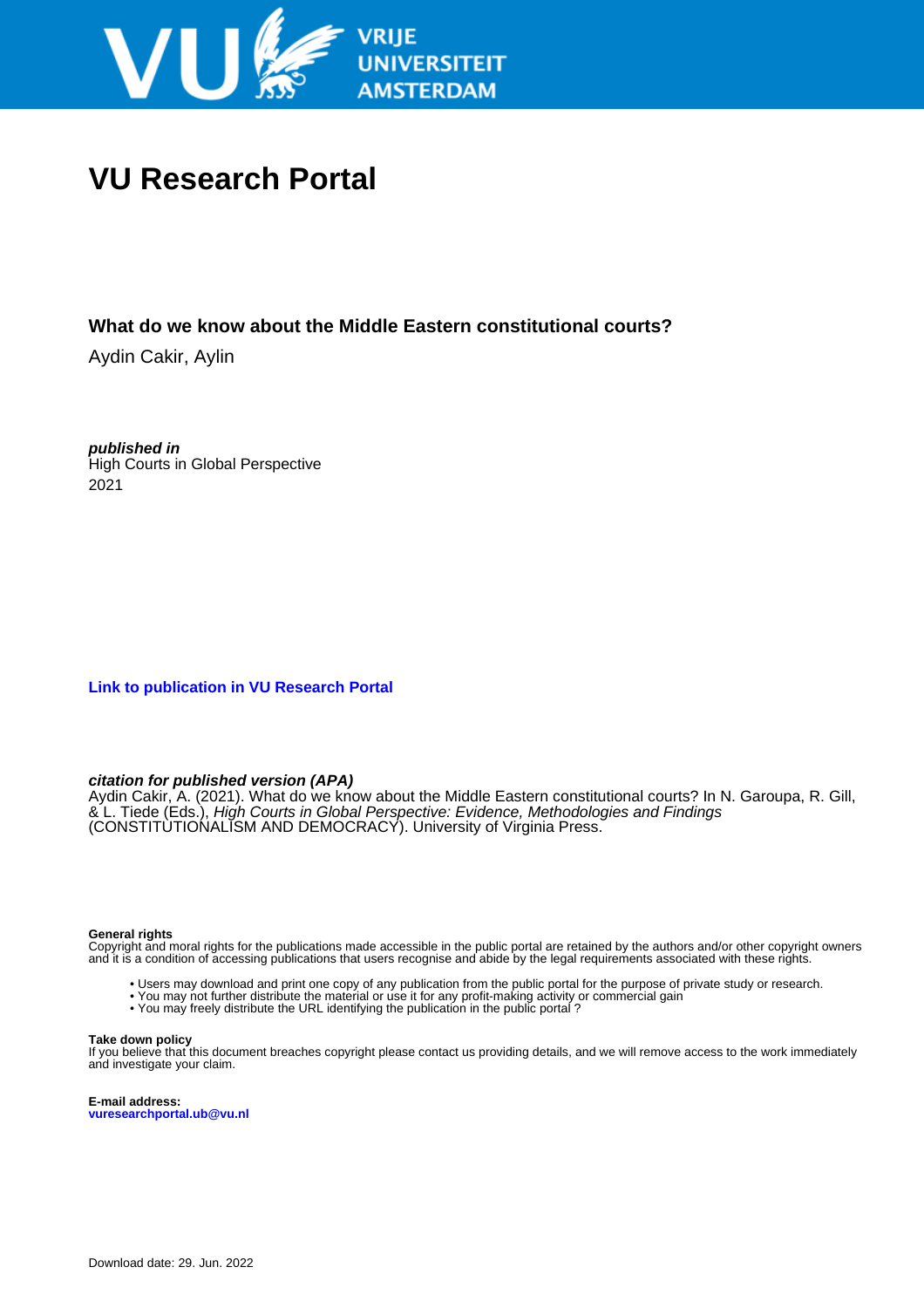# What Do We Know about the Middle Eastern Constitutional Courts?

Aylin Aydin-Cakir

THE MIDDLE East is a region that refers to the lands around the southern and eastern side of the Mediterranean Sea and it includes several countries. Although there is not a clear demarcation line that can help us to determine the borders of this region, Turkey, Syria, Iraq, Iran, Lebanon, Israel, State of Palestine, Jordan, Saudi Arabia, the United Arab Emirates, Kuwait, Yemen, Oman, Bahrain, Qatar, and Egypt can be presented as the core Middle Eastern countries. The majority of these countries are Muslim and Arab, and most of them are ruled by authoritarian regimes. The common belief is that under the rule of authoritarian regimes the judiciary is not independent and cannot efficiently control and constrain the executive and ruling elite. In this regard, the constitutional courts are perceived as symbolic institutions. Although this assumption seems quite logical, it is very important to test it against empirical evidence and explain the decision-making processes of the Middle Eastern constitutional courts.

The objective of this essay is to critically review the existing literature on the Middle Eastern constitutional courts and look at the empirical strategies that are used to analyze their judicial behavior. Although the legal systems and structures of constitutional courts differ across the region, analyzing the empirical studies on the Middle Eastern constitutional courts provides a general framework to understand the main problems and opportunities in studying the judicial behavior in other countries with similar political regimes.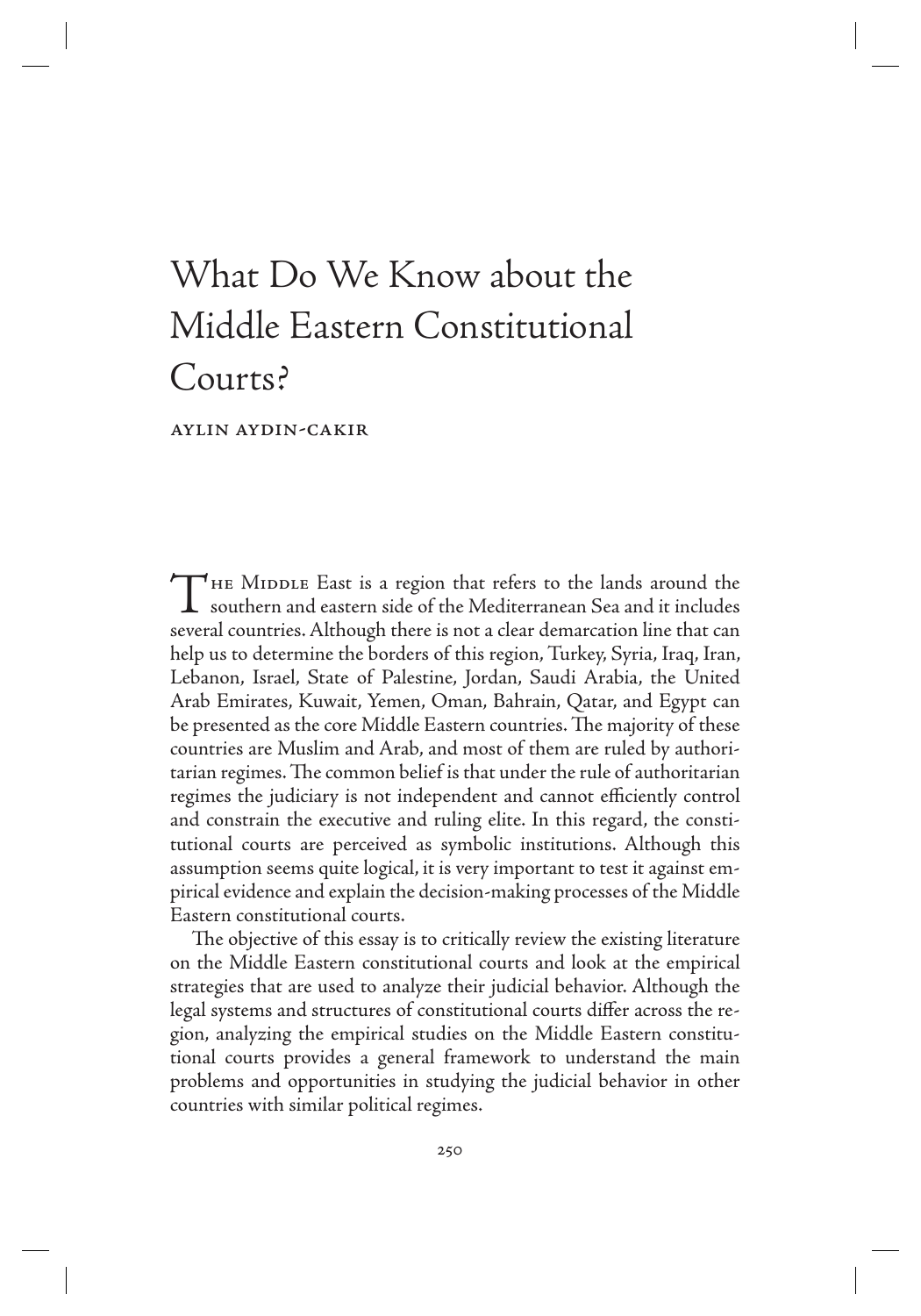The literature review presented in this essay excludes the studies that use qualitative methods or the studies that evolve around theoretical and normative discussions. One should also note that this literature review extensively depends on the studies written in English. It has overlooked the studies written in Arabic and Hebrew, and this is an important limitation. For this reason, looking at this literature review one should not conclude that the constitutional courts in the Middle East is an understudied topic in the legal or political science field. In the Middle Eastern countries, many legal scholars study the structure, jurisdiction, and workings of the constitutional courts, but they do so from a theoretical and normative perspective and publish their studies mostly in their native language.

This essay reviews the empirical studies on the Middle Eastern constitutional courts. The first part presents and evaluates the breadth and scope of the literature from a theoretical and methodological perspective. It discusses the general gaps, unresolved theoretical puzzles, and methodological challenges. The second section of the essay presents possible future research topics. The final section includes a general overview of the literature and offers concluding remarks.

# Empirical Explanations for the Judicial Behavior of the Middle Eastern Constitutional Courts

Explaining the judicial behavior of constitutional courts is of great importance not only in the field of legal studies but also in political science. Focusing especially on the behavior of the US Supreme Court, many scholars have tried to empirically explain the decision-making process in the Court. Since the 1990s an increasing number of scholars have tried to study this topic from a comparative perspective, and this has increased the number of empirical studies on Latin American and some European constitutional courts. Yet when it comes to understanding the judicial behavior of the constitutional courts in other parts of the world, we come across a very limited literature. When we focus specifically on the Middle Eastern constitutional courts, we see that only few studies have tried to empirically explain the behavior of these courts, and most of the studies look only at the Egyptian, Turkish, or Israeli constitutional courts.

# The Supreme Constitutional Court of Egypt

Compared to the Turkish and Israeli cases, the number of the empirical studies on the Supreme Constitutional Court of Egypt is quite low.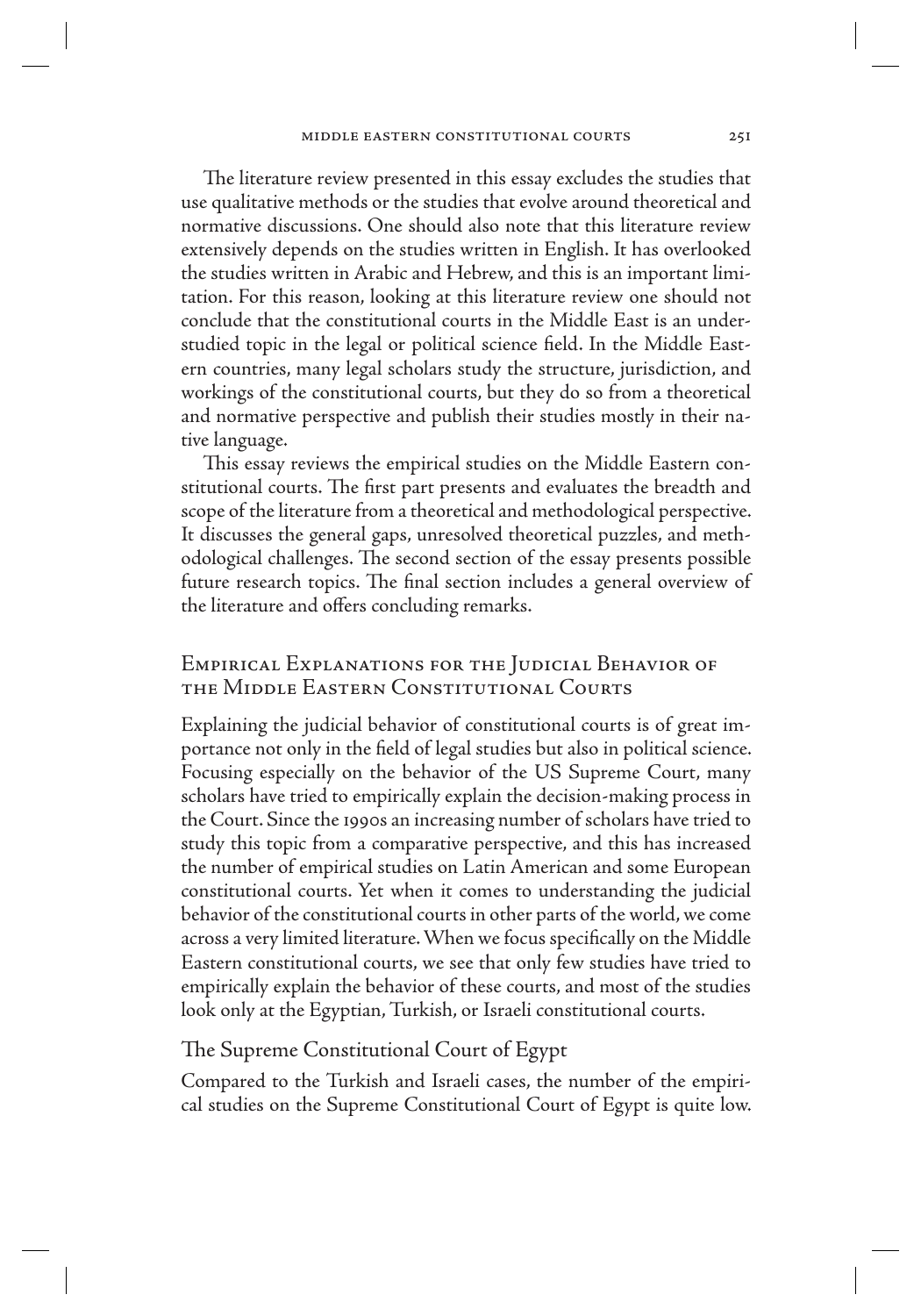Tamir Moustafa (2007), offers one instance of a quantitative study and uses simple descriptive statistics to explain the assertiveness of the court despite the rule of the authoritarian regime in the country. By looking at the Egyptian Supreme Constitutional Court decisions taken between the years 1980 and 2000, Moustafa (2007) argues that the ruling elite in Egypt has established an independent judiciary that is capable of protecting property rights in order to attract foreign direct investment. This study is very important in terms of challenging the assumption that judicial independence will not exist under authoritarian regimes. It overtly demonstrates the importance of studying judicial behavior in the context of authoritarian regimes. By looking at the percentages of the final decisions where the laws are found unconstitutional, Moustafa (2007) tries to show that despite the authoritarian government, the court has taken decisions against the ruling elite.

# The Turkish Constitutional Court

When we look at the literature on the Turkish Constitutional Court (TCC), it is possible to say that until very recently the existing literature has been dominated by qualitative studies arguing that judicial bureaucrats are state-elites and the TCC defends the values and interests of the Kemalist state-elites (Kogacioglu 2003, 2004; Özbudun 2010; Shambayati and Kirdiș 2009; Tezcur 2009). Yet, this argument has not been tested with empirical evidence. Coding all TCC abstract review cases between 1984 and 2007, Hazama (2012) has tried to systematically examine whether constitutional review in Turkey is more likely to protect elite interests or to control and constrain the executive branch of government. In order to explain the decision-making process of the court, Hazama (2012) has looked at the identity of the litigants (state-elite versus non-state-elite opposition party) and referral reasons (based on secularunitary state principles or horizontal accountability). Conducting binary logistic analysis, he has found that the TCC was no more likely to accept unconstitutionality claims by state-elite parties than by non-state-elite parties. Furthermore, he has found the court was more likely to accept unconstitutionality claims of executive wrongdoings than violations of the state-principle. As such, contrary to the assumptions of the previous literature, this empirical analysis showed that the TCC's preferences for horizontal accountability dominate over the desire for hegemonic preservation.

The majority of the existing studies on the TCC have either ignored or not taken into consideration the possible differences between the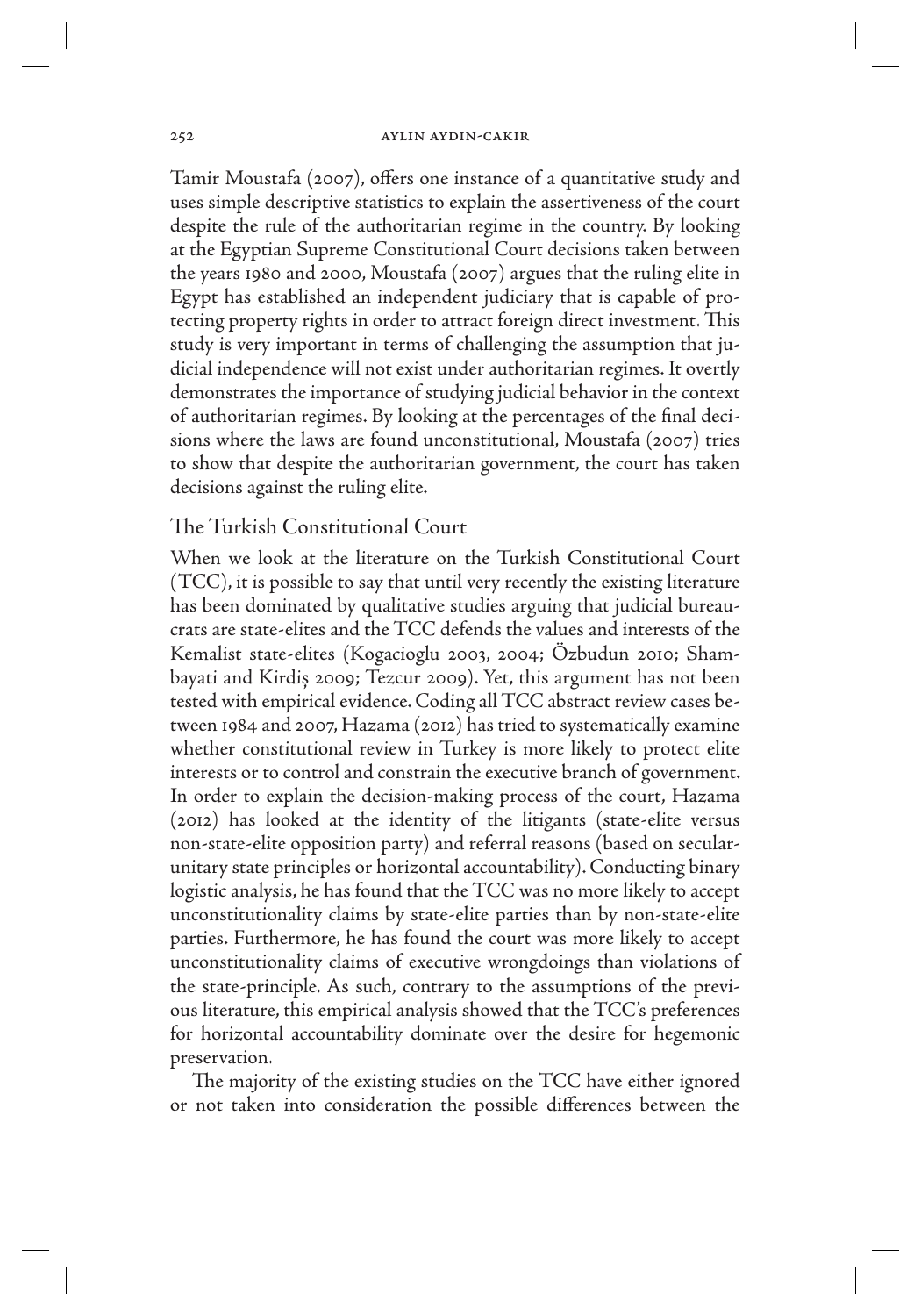constitutional court judges. In other words, the scholars were arguing that all TCC judges share similar political preferences, but they had not empirically tested this hypothesis. Creating an original data set by coding all TCC decisions taken between 1984 and 2010, Aydin-Cakir (2018) has tried to empirically explain the judicial behavior of the TCC by considering the ideological preferences of the judges. Using the state-elite president versus non-state-elite president categorization of Hazama (2012), the political preferences of each judge was measured by looking at whether they were appointed by a state-elite president or non-state-elite president. Aydin-Cakir's study seeks to explain whether attitudinal or strategic models better explain the behavior of the TCC, and it finds that the impact of political fragmentation on the court's decisions changes across cases where different judicial preferences are at stake. The empirical results of the study show that the situational characteristics across cases can trigger judges' preferences so that the importance that a court places on a possible reaction from political branches will vary across different types of cases. In other words, Aydin-Cakir (2018) has found that the effect of political fragmentation on judicial behavior decreases when there is a weak political alignment between the court and the enacting government. On the other hand, when the TCC reviews a law that is argued to violate the individual rights principle, the court's tendency to annul such a law is significantly lower compared to those laws that were claimed to violate other constitutional principles. All these findings show that the judiciary will locate its decisions as closely as possible to its preferences but within the space defined by the preferences of the relevant outside actors. In countries where there is a strong external actor—the public or another institution, such as the military—who supports the judiciary, the judges will not fear political retaliation and will defy the incumbent government. Moreover, especially in developing democracies where the protection of individual rights and liberties are not internalized by the public and the political institutions, the political preferences of the courts may not show the considerable impact on the assertiveness of the judiciary.

Although Aydin-Cakir (2018) has tried to delineate the political preference of each judge in order to measure the political affinity between the TCC and the incumbent government at the time each decision was taken, the validity of this measure has certain weaknesses. First, categorizing Turkish presidents as state-elite versus non-state-elite is too simplistic because certain presidents have adopted state-elite orientation although they are categorized as non-state-elite by Hazama (2012).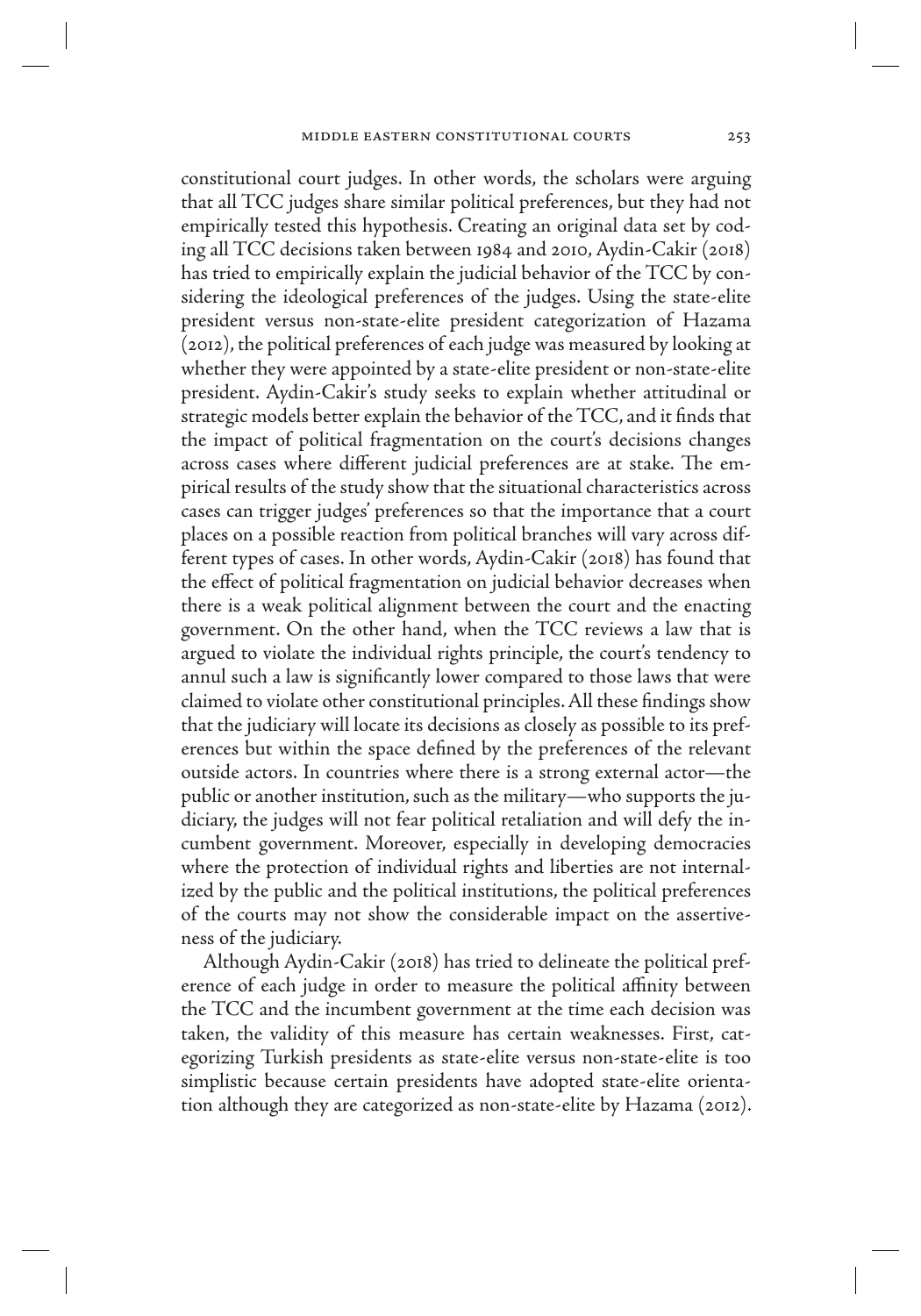Second, until the 2017 constitutional amendment, the Turkish Constitution had clearly stated that the president should be neutral and should have no affinity with any political party. Finally, the president has appointed TCC judges from a certain pool of candidates that are selected by lower courts or other institutions. As a result, one can argue that identity or ideology of the president would not be a good proxy to measure the political preferences of TCC judges.

Moral and Tokdemir (2017) solve this problem by measuring the political preferences of judges by looking at their opinions on party closure cases. By focusing on judge-level variation, Moral and Tokdemir (2017) attempt to explain whether and to what extent justices' ideological positions influence the party dissolution decisions of the TCC. In order to measure the justices' ideological positions, the authors use two measures. As the first measure, they use W-NOMINATE ideal point estimates. The W-NOMINATE estimates suggest that the Turkish political space, unlike the issue space of the US Supreme Court, is likely to be twodimensional. Thus, the authors use two-dimensional W-NOMINATE estimates. The first dimension is the main ideological liberal-conservative dimension and the second one is the activist (anti–status quo)–restrainist (pro–status quo) dimension that explains whether justices, regardless of their political views, adopt an interventionist stance. For the measurement of the two-dimensional ideal point estimates of fifty-four judges who voted in the dissolution cases, Moral and Tokdemir (2017) use 726 judicial review decisions. As a result, the empirical analysis shows that communist, religious, and ethnic parties in Turkey with considerable public support are more likely to be dissolved by justices having an activist and pro–status quo ideological stance.

Although using a two-dimensional measure of the judges' preferences makes sense, the conceptualization of "activism" and "pro–status quo" is subjective and their operationalization is quite problematic because the status quo may change across different ruling governments. For instance, in Turkey what is referred to by the "status quo" has changed considerably in the last ten years. Before the rule of the Justice and Development Party ( JDP) that came to power in 2002, status quo referred to the Kemalist and secularist values of the state. Hence, a conservative judge would have probably been against this notion of status quo. Yet under the rule of the JDP government, status quo has become linked with the values supported by the JDP and Recep Tayyip Erdogan. As such, a conservative judge would most likely want to protect this status quo.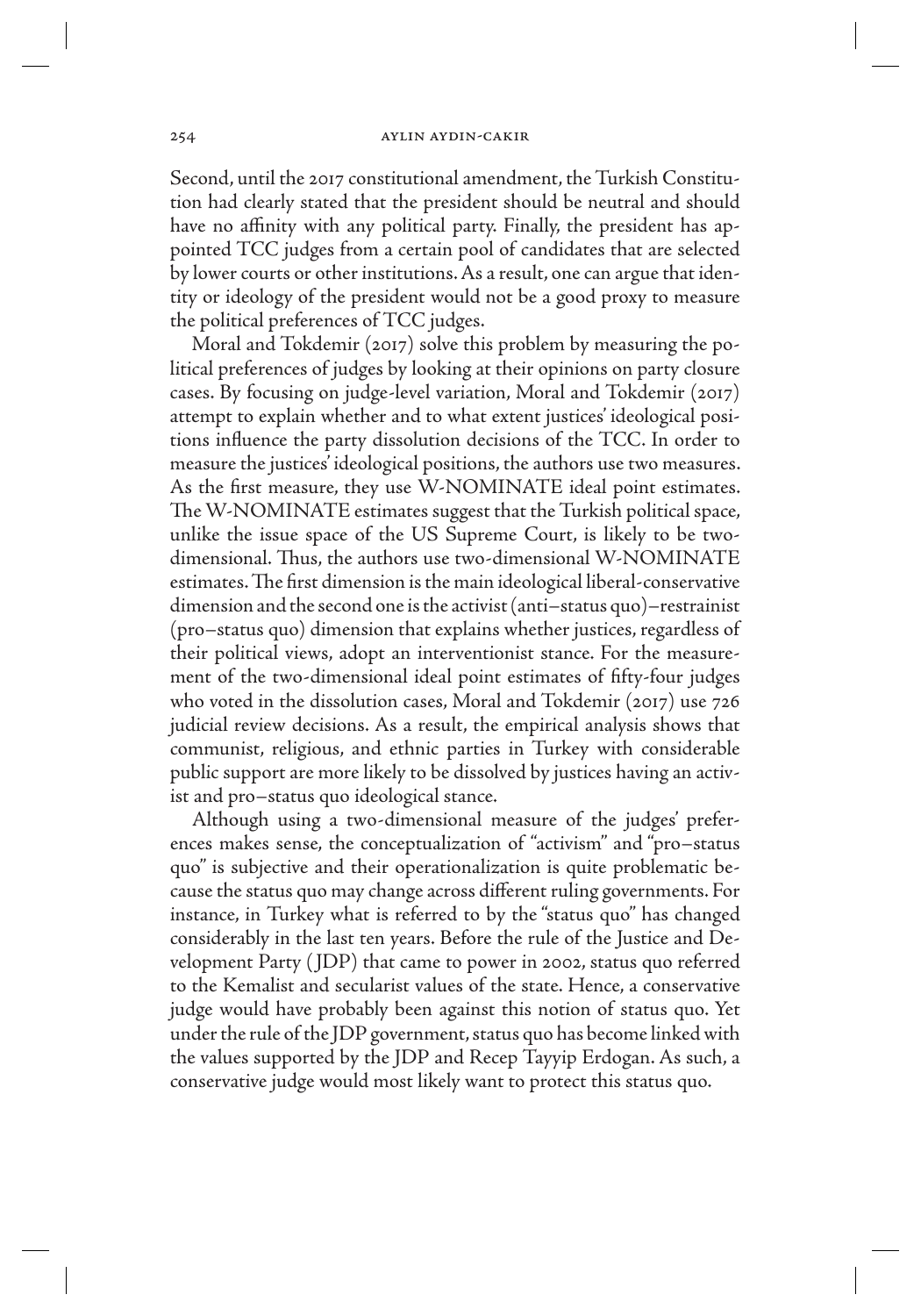Moreover, although ideal point estimates provide valid measures of the judges' preferences, using the point estimates scores both as a measure of the dependent and independent variables can be problematic. In other words, trying to explain the decision for party closure with a decision in abstract review case might create theoretical and methodological problems. When deciding on any type of constitutional court case, the judges are not only affected by their political ideology but also by the political context or other external and internal (intra-court) factors. Thus, once you measure the independent and dependent variables by using the judges' decisions, you include the explanatory power of the same external and internal factors in both the dependent and independent variables. This may lead to the endogeneity problem in the model. Finally, the ideal point estimation model assumes that the judges' preferences are fixed and do not change over time, but this might not be true for the TCC judges.

Another empirical research study that focuses on the TCC judges' political preference is the article written by Yildirim, Kutlar, and Gulener (2017). The authors try to empirically analyze the political attitudes of the TCC judges by using dynamic item response methodology (IRT) as a scaling method. The authors create an original database of the TCC decisions taken between 1962 and 1982 and code each judge's preference as liberalist or statist. The ideal point estimations show that for the given time period neither a liberalist nor a statist attitude was dominant for the majority of the TCC judges. In other words, contrary to the commonly held belief, scholars have found that the justices of the TCC did not adopt a strict statist attitude in the examined period. Yildirim, Kutlar, and Gulener (2017) measure the ideal point estimates of the TCC judges on a single dimension that is liberalist or statist. Yet when we take into consideration the Turkish political space, categorizing the political preferences of the TCC judges on a single dimension would not provide a valid measure. The authors look at the decisions of sixty-seven judges, and that makes in total 5,768 observations that are coded as liberalist or statist. Yet the authors report that 38 percent of these observations are coded as neither statist nor liberalist. This condition reveals that the authors are excluding a considerable number of issues that might reflect an alternative dimension of the political preferences of the judges. Moreover, the scholars define "liberal" as an attitude to protect individual rights and freedoms and "statist" as an attitude to protect the state or public power as opposed to the protection of individual rights. Yet, these two concepts should not be taken as binary opposites. In other words, a person who is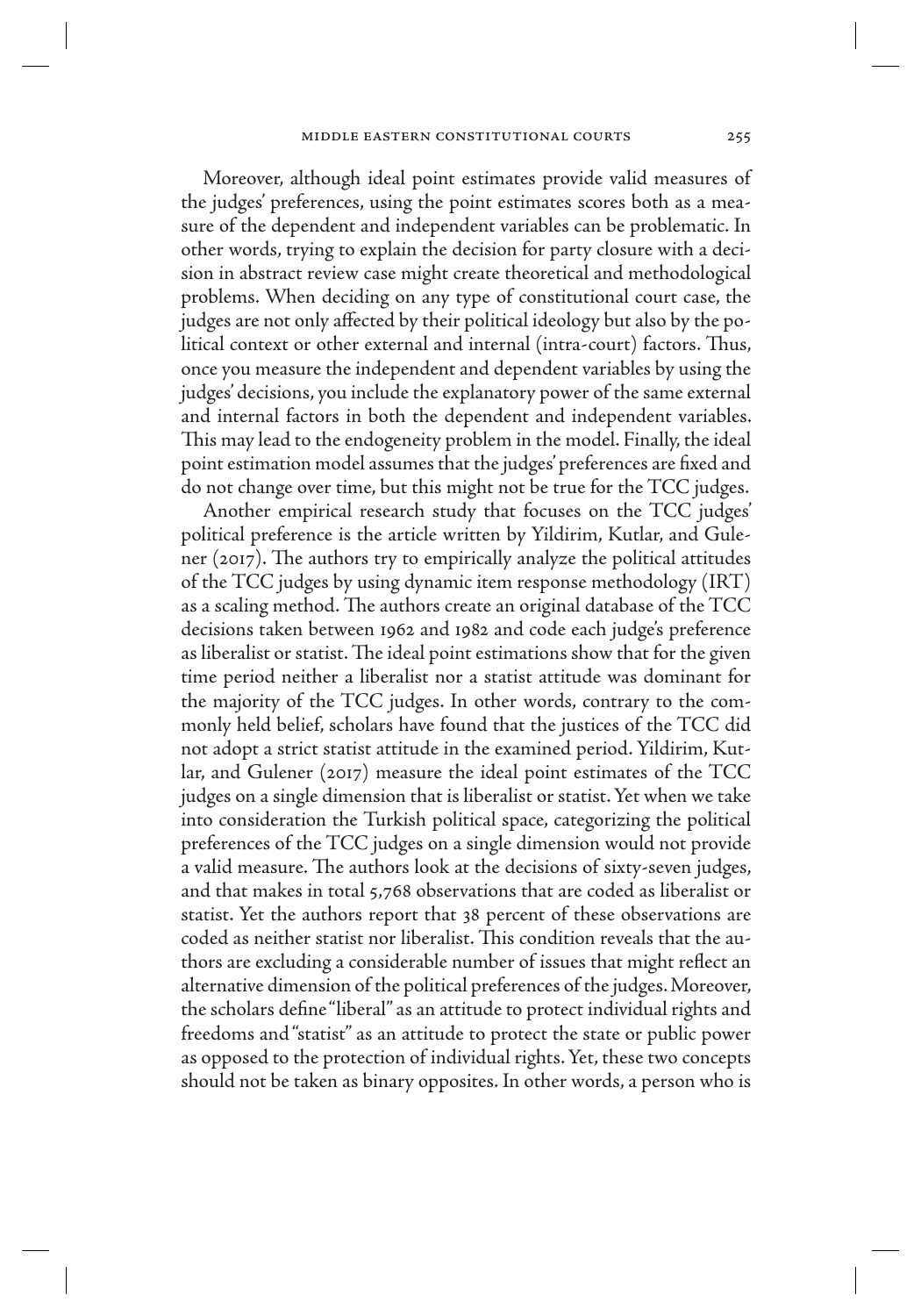quite liberal in social issues might have a statist position in economic issues. Thus, the political preference of the judges might be affected by the issue of the law under review. If the authors had used a multidimensional scale the measurement would have been more precise.

Analyzing the impact of the constitutional reforms on judicial behavior is an important yet under-studied topic in the context of the TCC. Trying to fill this gap, Varol, Dalla Pellegrina, and Garoupa (2017) empirically show whether and to what extent the 2010 constitutional reforms that changed the structure, appointment, and removal processes of the TCC have changed the behavior of the court. They use an original data set of randomly chosen two hundred cases taken between 2007 and 2014. Half of these cases were decided before the reform and half of them were decided afterward. Using IRT, the authors attempt to estimate the evolution of each judge's ideology. In order to empirically show whether the constitutional amendments have created a change in the ideological preferences of the judges, the authors use multivariate regression analysis. According to the ideal point estimation, they find a significant break in 2010 in the ideological position of the court and detect a conservative ideological shift following the reforms. Yet this shift does not appear to affect judicial outcomes in a statistically significant manner.

The impact of the judges' gender on their decisions appears as another issue that has been empirically studied in the context of the TCC. Yildirim and Gulener (2017) analyze whether and to what extent the decisions of women judges differ from men judges. The research shows that there is not any specific gender effect and that women justices do not reveal specific judicial attitudes in their voting patterns. Although simple descriptive statistics show that women judges dissent more, the number of women judges in the TCC is too low to make a correct inference from these findings. In other words, since the establishment of the TCC, out of 127 judges, only 5 were female. This number is statistically insufficient to show the impact of gender on the decision-making process.

# Israeli Supreme Court

When we look at the empirical studies on the Israeli Supreme Court (ISC) we see that they either try to explain the key determinants of judicial behavior or understand how the court behaves at times of crises. In this regard, one of the most important studies is the research conducted by Yoav Dotan (1999) where he focuses on the judicial behavior in national security cases and tries to explain whether and to what extent the ISC protects individual rights during episodes of national crisis. The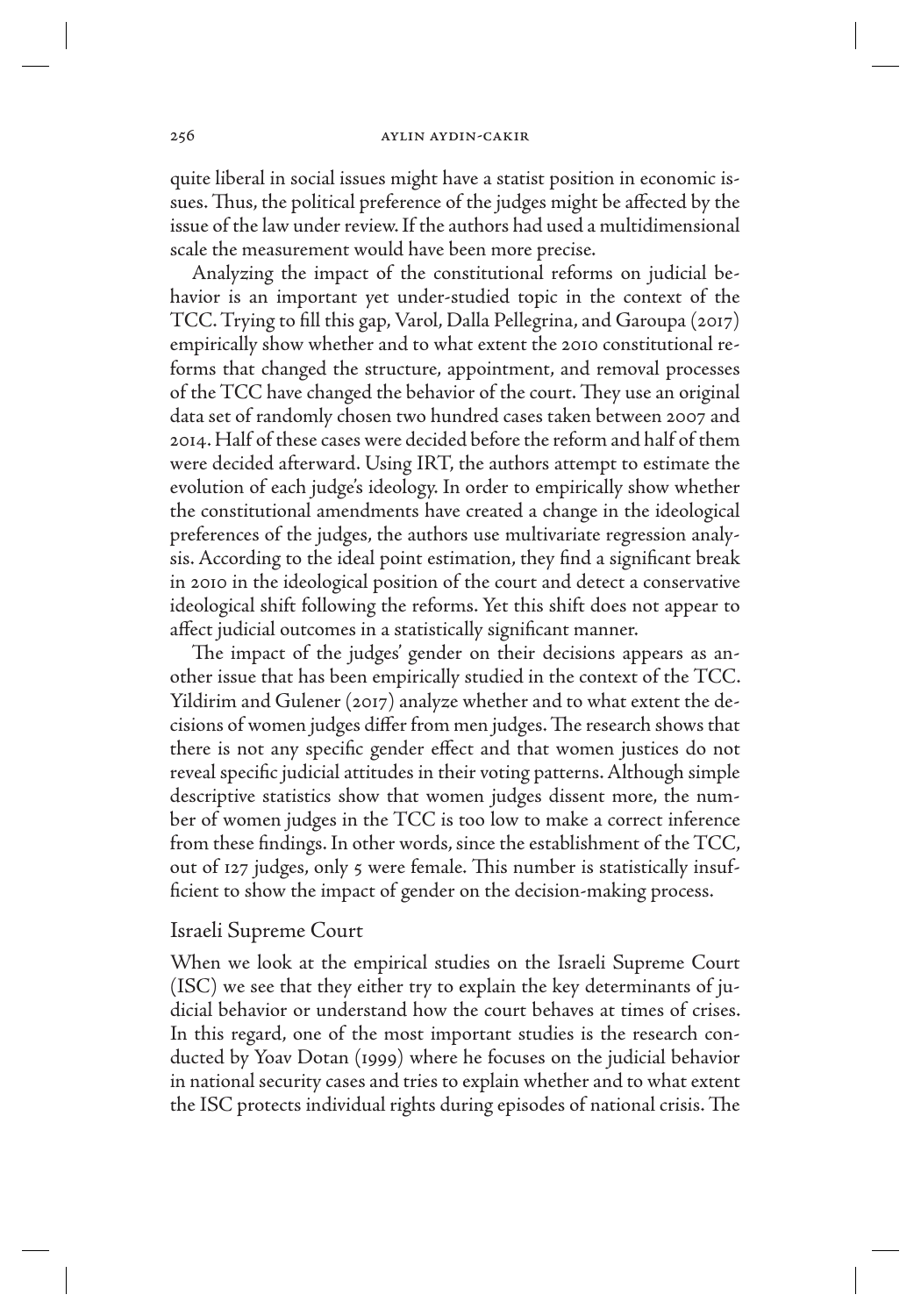previous qualitative literature has argued that during times of national crisis the court is not willing to intervene in the governmental policies that have violated the liberties of the Palestinian residents (Shamir 1990). Looking at the terror-related cases decided by the ISC between 1986 and 1995, Dotan (1999) compares the percentages of cases decided against the government before, during, and after the Intifada and finds that although during and after the Intifada the number of petitions from the Palestinians to the ISC increased, the rise in the number of cases was not followed by any corresponding decline in the settlement rate for Palestinian petitions. Although Dotan's (1999) study can be defined as an empirical study on the judicial behavior of the ISC, using only descriptive statistics to understand the key determinants of the judicial behavior in different settings weakens reliability of the results.

Another empirical study that aims to explain the judicial behavior of the higher courts at the times of warlike emergencies is the study of Hofnung and Weinshall-Margel (2010). Most of the studies on the Israeli Supreme Court argue that despite using the rhetoric of human rights, the ISC rarely intervenes in security-based decisions targeted to prevent terrorist activity. Accordingly, the authors try to find out whether the ISC will be reluctant to oppose restrictions on civil liberties while reviewing security-based cases. First, the authors categorize the court behavior into three groups: rejection of the petition, latent intervention, and overt intervention. Choosing two hundred terror-related cases decided by the ISC between 2000 and 2008 and looking at the individual opinions of judges for the cases, the authors find that the court makes assertive decisions regarding human rights violations by the state. But this intervention is usually subtle and not easily detected by the public. Going one step further, Hofnung and Weinshall-Margel (2010) try to empirically show whether and to what extent certain external and internal conditions—such as the identity of the litigant, political structure of the incumbent government, occurrence of deadly terror attack when the decision was taken, and the personal inclination of each justice—affect justices' decisions. Conducting multinomial logistic regression, the authors find that the court's decisions in terror-related cases do take into consideration external political circumstances and that the influence of these factors is significant when deciding between rejection of a petition and overt intervention.

In the literature on the ISC we also see a few studies that focus on the explanatory power of the internal structure of the court. For instance, Sommer (2009) tries to explain the strategic behavior of the ISC at the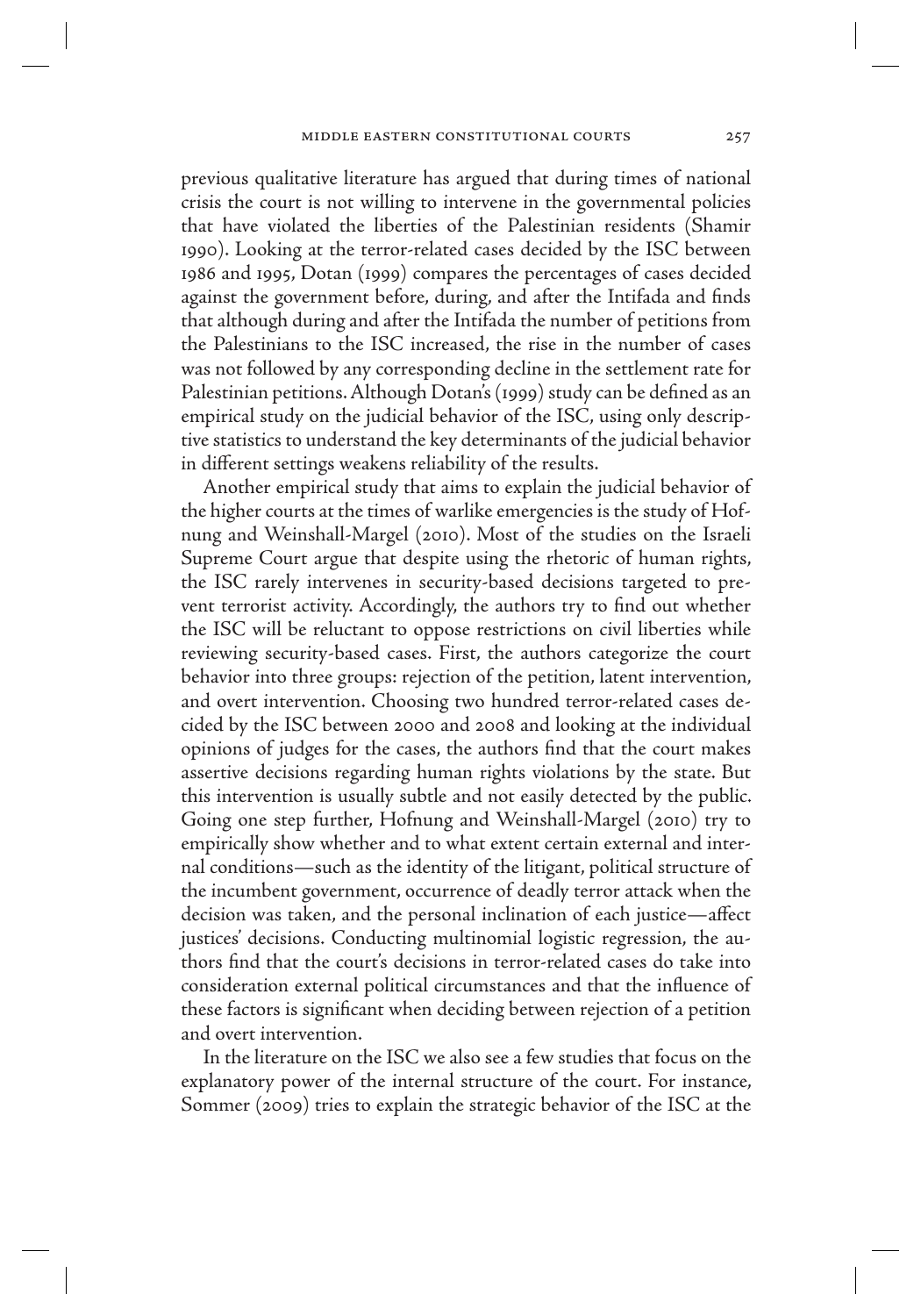level of the collegial game. Arguing that the judges' decisions, especially in controversial domains such as national security, state, and religion, might be highly influenced by the decisions of other justices in the court, Sommer (2009) develops a formal model that presents the judges' incentives to act strategically. In another article focusing only on national security cases, Sommer (2010) tests his theoretical framework with empirical analyses. Using an original data set that covers national security cases between 1997 and 2004 and conducting logistic regression, Sommer (2010) finds that the constitutional design, court leadership, ideology of the ruling coalition, litigation by interest groups, and the number of petitioners influence decisions of the ISC on national defense. As a result, the works of Sommer (2009, 2010) do not only enhance the understanding of the collegial game within the ISC but also put judicial decision-making in a context of institutional, ideological, and cultural constraints. In other words, he does not take the influence of internal and external institutions separately but asserts that the internal institutions of the court determine its ability to interact successfully with the other branches.

Another empirical study on the ISC is the study by Meydani (2011), which focuses on all cases that were brought to the ISC between 2000 and 2006. Looking at the percentage of cases decided against the government by the court across years, Meydani (2011) finds that despite the increase in petitions against the government, the ISC intervenes less frequently in the government's work. Although this research is quite interesting in its highlighting the activism level of the ISC, the study is based on descriptive statistics only and does not succeed in explaining the reasons of the decrease in judicial activism through the years. A similar descriptive analysis is found in the work of Dotan and Hofnung (2001). The authors look at the identity of the litigants and the final decisions of the cases between 1977 and 1995 in an attempt to explain whether and to what extent identity of the litigant affects the final decisions of the court. In their analysis, the authors show that there is a significant rise in the number of petitions issued by NGOs and a rise in the success rate of these groups. Although the authors find that the NGOs in general, and "repeat player" groups in particular, achieved a success rate significantly higher than other litigants, their empirical analysis cannot empirically show the key explanatory factors of this situation.

Trying to compare the impact of attitudinal model and neoinstitutionalist model in the context of the ISC, Weinshall-Margel (2011) tries to empirically show whether ideological positions or norms of the court as an institution affect the behavior of the court. The author uses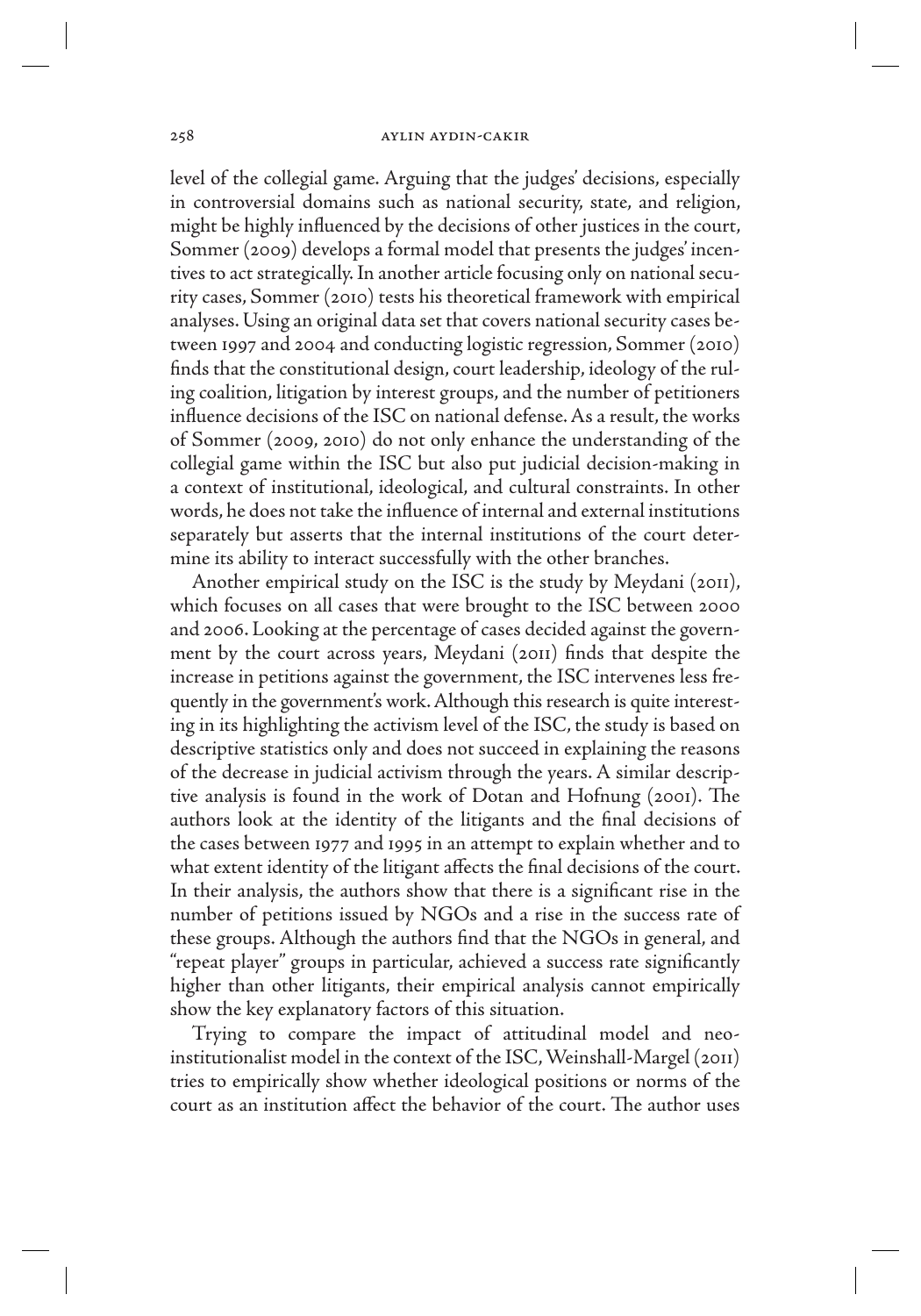an original database consisting of a sample of 260 judge-level decisions (seventy-eight court cases) between 1985 and 2008 in which freedom of religion clashed with some other rights or interests. In the model, the dependent variable is whether the final decision supports freedom of religion or not. The key independent variable is each judge's ideological religious attitude. The data that is used to measure the judges' attitudes are coming from the judges' biographies, and the measure is one-dimensional that ranges between religious and secular. The author finds that justices' attitudes in Israel have a very strong influence on their decisions. She finds that religious judges are significantly more likely to support freedom of religion than judges with low levels of religiosity. In order to test the impact of the legal norms, Weinshall-Margel (2011) tests the effect of constitutional change, and the author runs two different logistic regression analyses for cases decided before and cases decided after 1992, when the Knesset passed the first two Basic Laws that protect human rights and liberties. The empirical findings present that there is a significant difference in terms of making decisions in favor of religious freedom before and after the year 1992. More interestingly, the author finds that the change in the judicial behavior is different across religious and secular judges. While before the 1992 constitutional change, the probability of protecting religious freedom was 94 percent by a religious justice and 78 percent by a secular justice, after 1992, the probability of a religion-supporting vote in the same case is 64 percent by a religious justice and only 11 percent by a secular one (Weinshall-Margel 2011, 579). This shows that the constitutional revolution did not affect the behavior of the religious judges as much as it affected the rulings of the secular judges. Moreover, in her recent study comparing the dissenting opinions of the secular and religious judges, Weinshall (2016) finds that religious judges are more inclined to give dissenting opinions wherein they support religious interests.

Reviewing all these empirical studies on the Middle Eastern constitutional courts, we see that the majority of the studies try to explain the external and internal determinants of judicial behavior. In this regard, the political context, the issue under review, the identity of the litigant, the political preferences of the judges, and the internal structure and dynamics of the court appear as the most important determinants that are empirically shown to affect judicial behavior.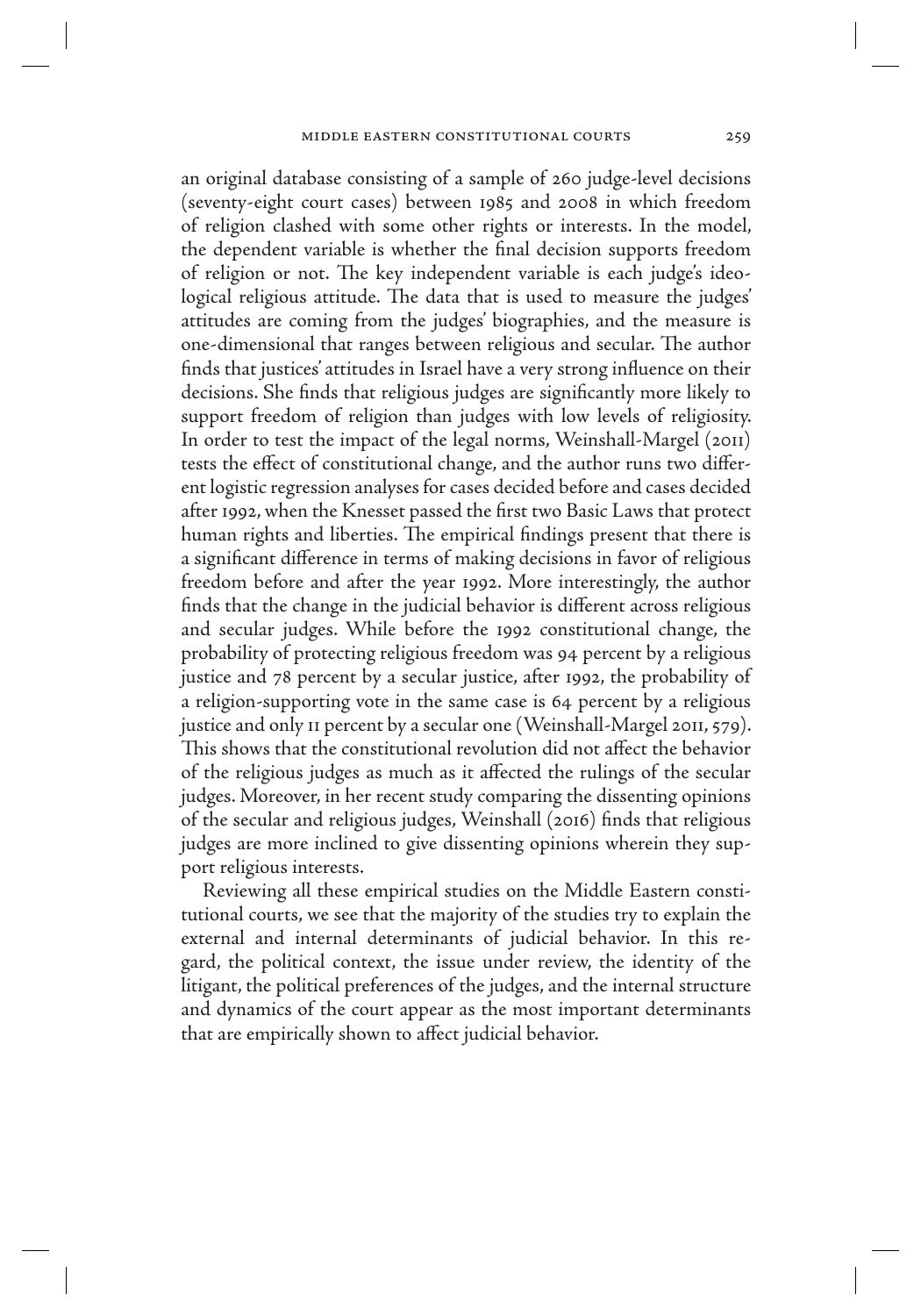# Unresolved Puzzles and Methodological Challenges

Looking at the empirical studies on the Middle Eastern constitutional courts, a few important methodological problems come to the fore. First, a substantial share of the studies uses only descriptive statistics. Although these types of studies can show certain patterns or changes in judicial behavior, they cannot successfully delineate the explanatory power of the political, attitudinal, or legal determinants of judges' decisions. Comparing the explanatory power of each of these determinants and providing information about the context under which these determinants have a greater impact on judicial behavior is still an unresolved puzzle in the literature. In order to compare the explanatory power of the strategic, attitudinal, and legal models in the context of Middle Eastern constitutional courts, scholars should focus on a larger number of cases and use regression and caul inference models.

Another methodological challenge in the field is measuring the political preferences of the constitutional court judges in the Middle East. Especially in countries where the political landscape is divided into different dimensions across different issues, measuring the political preferences of individual judges is quite difficult. The scholars who try to measure the judges' political preferences should take into consideration the fact that these issue dimensions can vary across each country. Thus, while calculating and measuring the judges' ideological preferences, using the traditional liberal-conservatism dimension may not be a proper choice. Moreover, instead of using judges' previous decisions to measure their political preferences, scholars should look for exogenous measures.

Another unresolved puzzle in the literature is an explanation for the impact of the collegial game on the judges' decisions in the context of authoritarian regimes in general and Middle Eastern countries in particular. Since we have only the studies of Sommer (2009, 2010) on Israel, we do not even know whether and to what extent the collegial game can explain the behavior of the constitutional courts in the authoritarian or hybrid regimes of the Middle East. Especially in the political environment where the government controls the judiciary, the strategic actions among the judges may not appear as an important determinant of judicial behavior. Analysis of whether and to what extent the collegial game and the internal structure of the court has an impact on the judges' decisions is of utmost importance in the context of the Middle Eastern countries. Another problem with this issue is measuring the collegial game itself. Focusing on the Israeli Supreme Court, Sommer (2010) has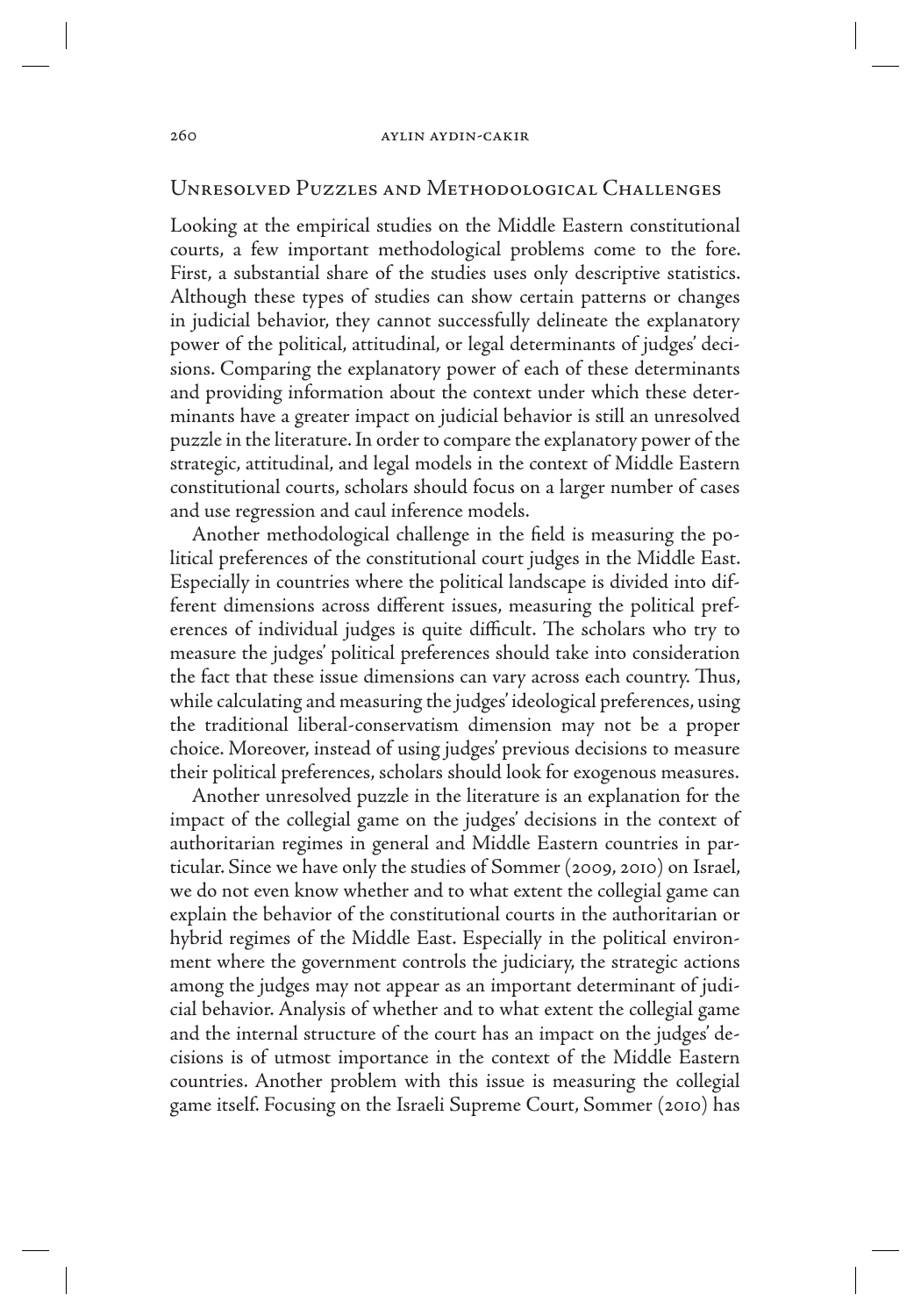measured the impact of the collegial game by looking at the decision of the chief justice, but the decision of the chief justice is not the one and only indicator of the collegial game. Scholars should find other indicators that can measure the impact of the internal structure of the court. In this regard, the political fractionalization within the court might be used as an alternative indicator. Once scholars have good measures of judges' political preferences, measuring the political fractionalization within the court would not be problematic.

While most of the existing empirical studies on the Middle Eastern constitutional courts try to explain the political aspects affecting judicial decision-making processes, the impact of the constitutional reforms on judicial behavior remains as an under-studied topic. Especially in the context of authoritarian and hybrid regimes where the ruling elite is capable of creating a dependent judiciary through constitutional reforms, analyzing the impact of these reforms on judicial behavior is quite important. Yet in order to empirically show the impact of these reforms, scholars should have larger data sets that cover a large number of Middle Eastern countries and longer time periods.

Measuring the impact of the legal doctrines on judicial behavior might be another problematic issue in the context of Middle Eastern countries. In the Israeli case, for instance, Weinshall-Margel (2011) has taken the change in the Constitution compared the period before and after the law was adopted. But in Middle Eastern countries, most of which have authoritarian regimes, constitutional changes may not depend on purely legal factors. In other words, constitutional change may include political maneuverings and reflect the government's desire to create a dependent judiciary. Therefore, instead of looking at the change in certain laws, comparing judicial behavior across certain legal issues might provide a better framework to visualize the impact of the legal aspects. But one should keep in mind that at different cases different political or social dynamics might be at work so that differentiating the impact of the legal aspects might still be problematic. As a result, measuring the impact of legal aspects on judicial behavior sets a methodological and theoretical challenge.

Finally, unavailability of data appears to be the most important problem for empirically studying the behavior of Middle Eastern courts. Searching for the availability of the constitutional courts' decisions, we have found that, with the exception of a few countries (e.g. Turkey, Iraq, Lebanon, Israel), in most of the Middle Eastern countries the constitutional court decisions are not published online. Moreover, when we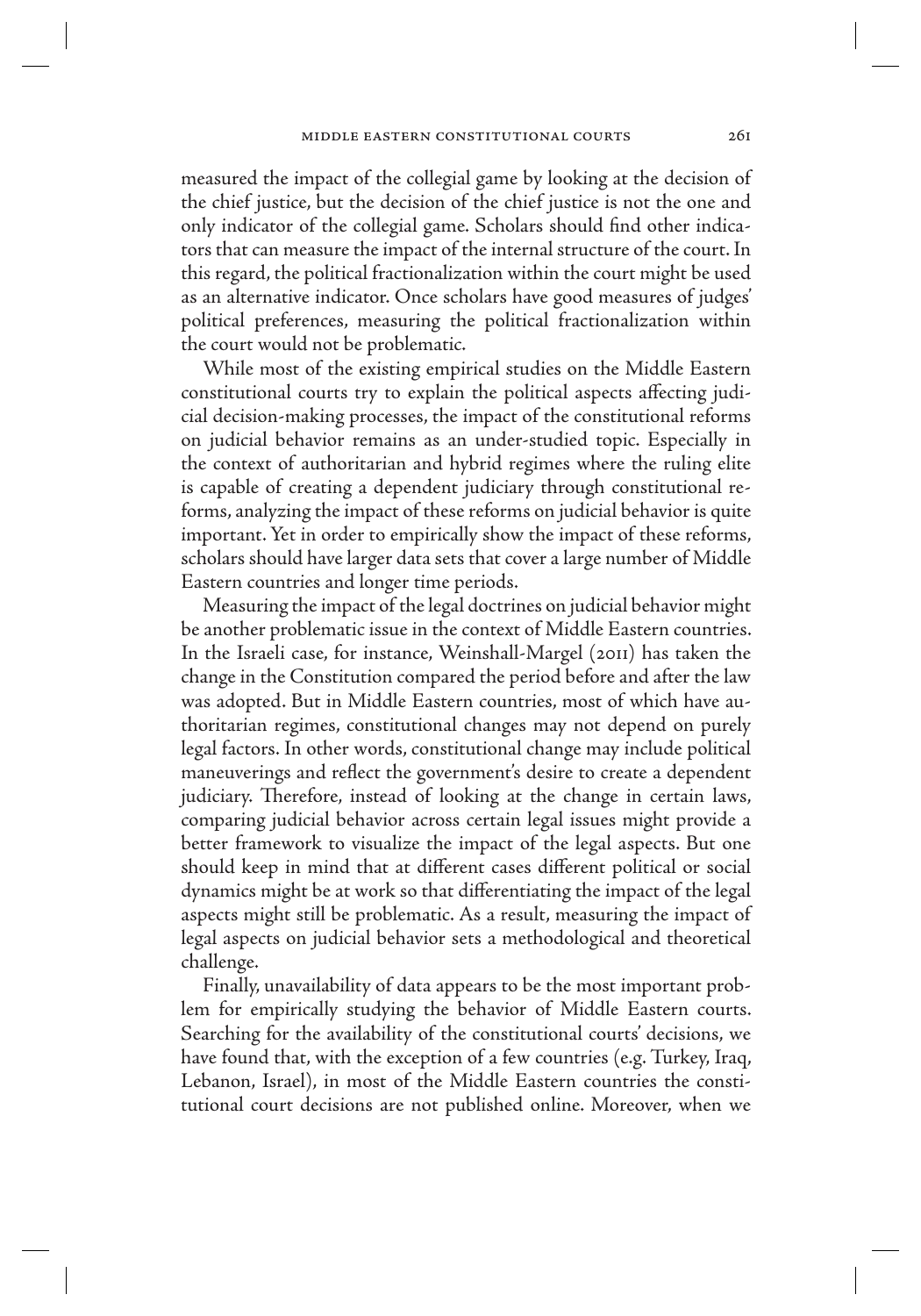look at the courts that have published their final decisions, we see that the cases are not published in English. Thus, the final decisions of the Middle Eastern constitutional courts appear not to be readily available (see table 1). If the constitutional court decisions are not publicly available, empirically analyzing judicial behavior will be impossible, and therefore, it would be very hard to provide a general explanation for the judicial behavior in the region.

Recently Weinshall, Epstein, and Worms (2018) developed the Israeli Supreme Court Dataset (ISCD) wherein different information on all final decisions of the ISC between 2010 and 2018 (16,109 cases and 48,634 opinions) is coded. The ISCD data include information on political parties, litigants and legal representation, the origin and history of appealed cases, proceedings and hearings in the ISC, case outcomes, and the opinions and background characteristics of the individual justices. Once similar data sets are developed for the other Middle Eastern constitutional courts, scholars would be able to systematically compare courts' behavior and explain the main aspects that affect their decisions. Moreover, these types of data sets would help scholars empirically evaluate the performance of each country's constitutional court and delineate the key factors that would increase judicial performance, public confidence in the judiciary, and judicial independence.

# Conclusion: Ideas for Prospective Research

The literature review on the Middle Eastern constitutional courts reveals that few studies have tried to empirically explain the behavior of the courts in the region, and those studies are looking at the Egyptian, Turkish, or Israeli constitutional courts. In other words, only three out of fifteen Middle Eastern constitutional courts are studied empirically. Hence, one should approach the existing literature on Middle Eastern constitutional courts with caution. Egypt, Turkey, and Israel are very different from each other and very different from the rest of the Middle East. For this reason, the results of these studies cannot be generalized to the whole region.

In order to find out whether and to what extent the Middle Eastern courts share certain commonalities in terms of judicial behavior, scholars should conduct a systematic analysis of the Middle Eastern constitutional courts' decisions. Given the fact that the majority of the Middle Eastern countries have authoritarian regimes, studying these courts in a comparative setting would also help us to delineate the common determinants of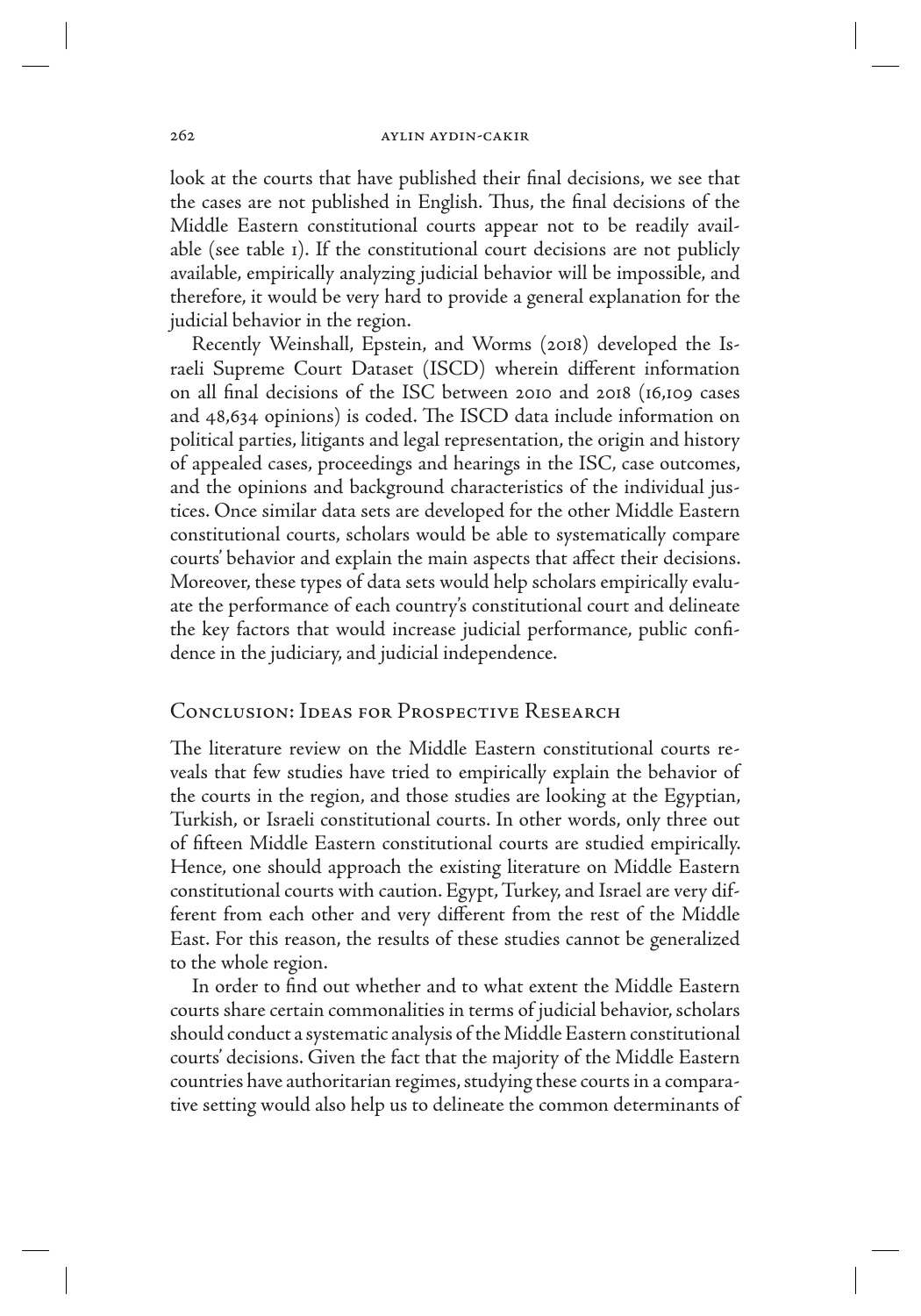|                                                                                                                                                                         | Name of                      | Establishment | Website of                   | Court decisions                               |
|-------------------------------------------------------------------------------------------------------------------------------------------------------------------------|------------------------------|---------------|------------------------------|-----------------------------------------------|
| Country                                                                                                                                                                 | the court                    | year          | the court                    | online                                        |
| Bahrain                                                                                                                                                                 | Constitutional Court         | 2002          | $\breve{\Sigma}$             | $\breve{\Xi}$                                 |
| Egypt<br>Iran<br>Iran<br>Istrael<br>Istrael<br>Kuwait<br>Kuwait<br>Cehar<br>Qatar<br>Stae of Palestine<br>Stae of Palestine<br>State of Palestine<br>State of Palestine | Supreme Constitutional Court | I979          | Available                    | Partially available                           |
|                                                                                                                                                                         | Supreme Court                | 1931          | Available                    | $\sum_{i=1}^{n}$                              |
|                                                                                                                                                                         | Federal Supreme Court        | 2005          | Available                    | Available (2006–2019)                         |
|                                                                                                                                                                         | Supreme Court                | 1948          | Available                    | Available                                     |
|                                                                                                                                                                         | Constitutional Court         | 20I2          | Available                    | $\widetilde{\Sigma}$                          |
|                                                                                                                                                                         | Supreme Constitutional Court | 1973          | $\mathbb{Z}$                 | $\lessapprox$                                 |
|                                                                                                                                                                         | Constitutional Council       | 1993          | Available<br>NA<br>Available |                                               |
|                                                                                                                                                                         | Supreme Court                | 1994          |                              |                                               |
|                                                                                                                                                                         | Supreme Constitutional Court | 2008          |                              |                                               |
|                                                                                                                                                                         | Constitutional Court         | 2016          | $\widetilde{\Sigma}$         |                                               |
|                                                                                                                                                                         | Supreme Judicial Council     | 1973          | Available                    | Available (1995–2014)<br>NA<br>NA<br>NA<br>NA |
|                                                                                                                                                                         | Supreme Constitutional Court | I973          | $\tilde{\mathbf{X}}$         |                                               |
|                                                                                                                                                                         | Constitutional Court         | 1962          | Available                    | Available (1960–2019)                         |
| Jnited Arab Emirates                                                                                                                                                    | Federal Supreme Court        | 1973          | Available                    | Partially available                           |
| <b>f</b> emen                                                                                                                                                           | Supreme Court                |               | Available                    | $\breve{\Xi}$                                 |

 $\overline{\phantom{a}}$ 

 $\begin{array}{c} \hline \end{array}$ 

 $\overline{\phantom{a}}$ 

TABLE I. Data availability on the constitutional court decisions in the Middle East Table 1. Data availability on the constitutional court decisions in the Middle East

 $\overline{\phantom{a}}$ 

 $\begin{array}{c} \hline \end{array}$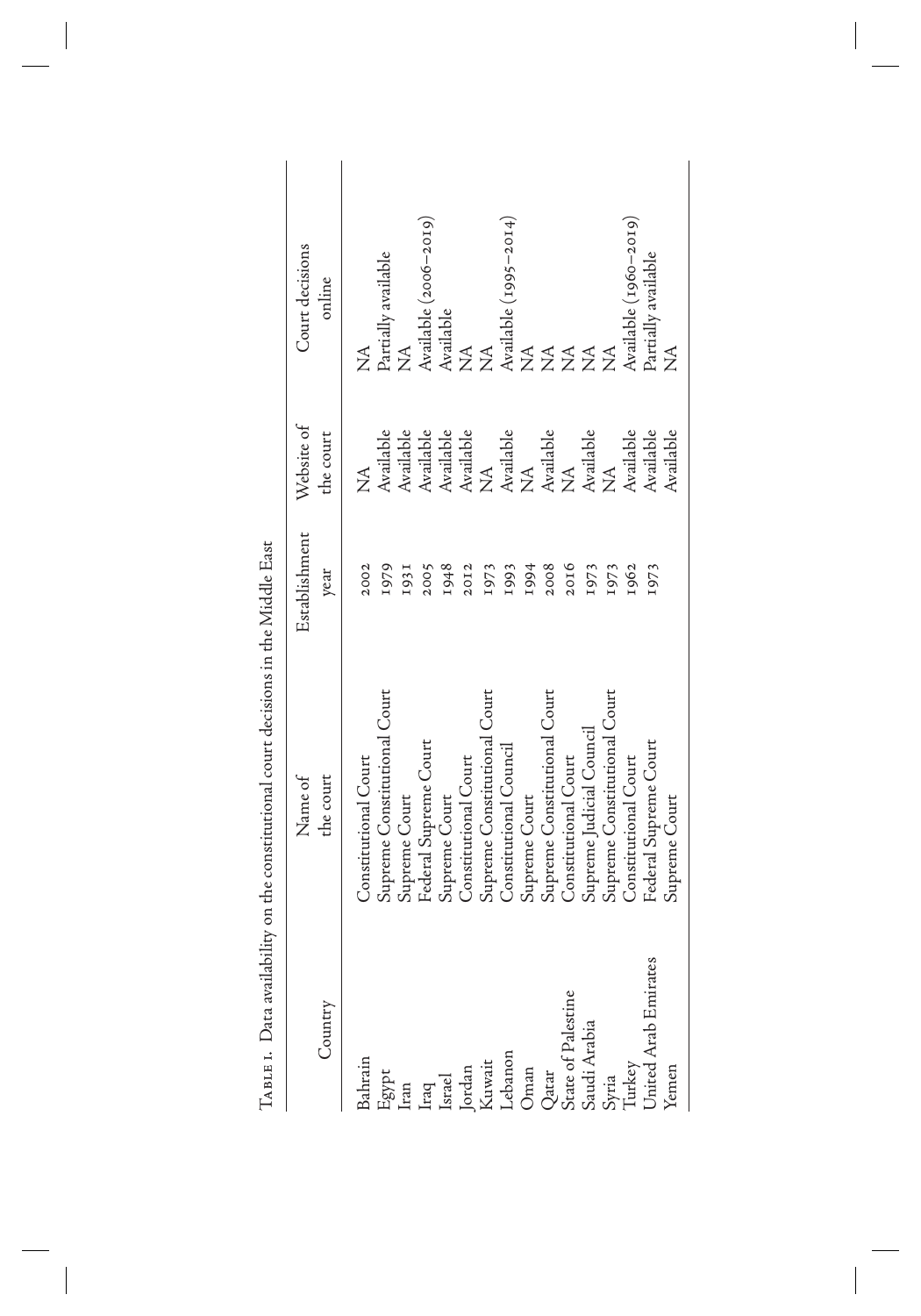judicial behavior in the context of authoritarian regimes. Moreover, given that Sharia has an important role in the legal systems of the majority of the Middle Eastern countries, analyzing the use of religious sources by the constitutional court judges while they review the constitutionality of a law appears as another important question. Yet, the lack of crosscountry data on the Middle Eastern constitutional court is the biggest challenge that should be tackled.

Most of the Middle Eastern countries are epitomized by protracted internal conflicts, terror attacks, or a civil war–like situations. As such, the Middle East provides a rich framework to understand the judicial behavior when these warlike situations are a factor. For this reason, using large data sets that cover long time periods and large number of courts and that empirically explain the political, social, and legal determinants of judicial behavior in terror-related cases is of utmost importance. Since traditional conservative-liberal dimension may not be applicable in terror-related cases, analyzing the individual political preferences of the judges in these types of cases can be another interesting study. Focusing on a larger number of countries that experience civil wars, terror attacks, or emergency-like situations and explaining the behavior of their constitutional courts in a comparative setting would make an important contribution to the literature. Studying not only the determinants of judicial behavior but also studying the impact of the constitutional court decisions on the governments' policies or human rights violations would be of great importance as well.

Finally, in the context of authoritarian regimes' ability to influence the constitutional court's decisions, the incumbent government can directly attack the judiciary and try to discredit it or threaten it. For this reason, studying the impact of these intervention mechanisms on Middle Eastern constitutional courts might be another interesting research topic. Moreover, when we look at the existing literature on the Middle Eastern courts, we see that the impact of public opinion on judicial behavior is overlooked. Media can be used by the government to discredit the authority and power of the court in the eyes of the public. In the context of authoritarian or hybrid regimes, the common belief is that the public would not be able to act as an efficient control and constraint mechanism. Yet this assumption needs to be empirically tested. For this reason, studying citizens' attitudes and perceptions toward the judiciary and analyzing whether the public opinion affects judicial behavior would be another important future study in the context of the Middle Eastern countries.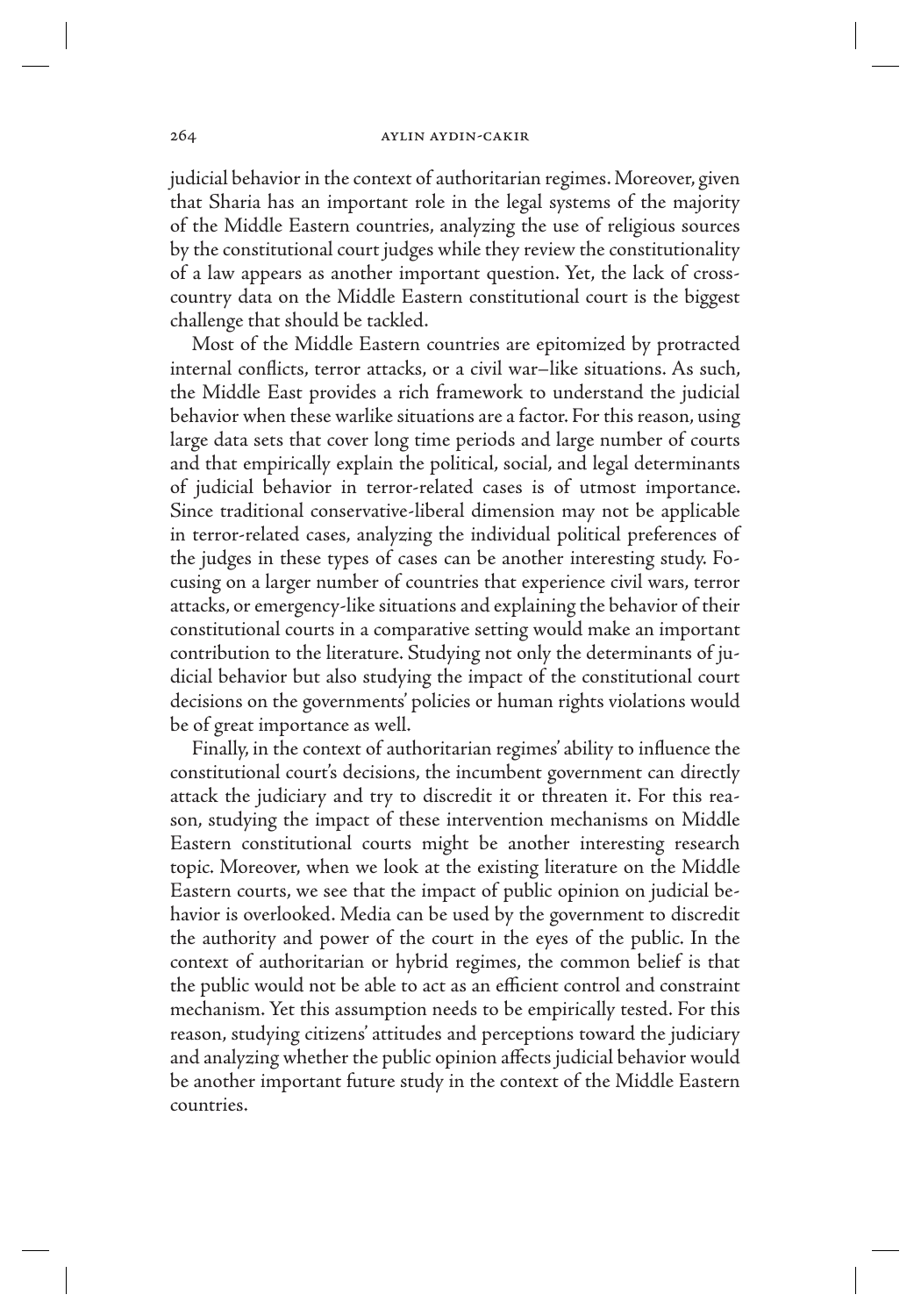# **REFERENCES**

- Aydin-Cakir, Aylin. 2018. "The Impact of Judicial Preferences and Political Context on Constitutional Court Decisions: Evidence from Turkey." *International Journal of Constitutional Law* 16 (4): 1101–20.
- Dotan, Yoav. 1999. "Judicial Rhetoric, Government Lawyers, and Human Rights: The Case of the Israeli High Court of Justice during the Intifada." *Law & Society Review* 33 (2): 319–63.
- Dotan, Yoav, and Menachem Hofnung. 2001. "Interest Groups in the Israeli High Court of Justice: Measuring Success in Litigation an in Out-of-Court Settlements." *Law & Policy* 23 (1): 1–27.
- Hazama, Y. 2012. "Hegemonic Preservation or Horizontal Accountability: Constitutional Review in Turkey." *International Political Science Review* 33  $(4): 42I-40.$
- Hofnung, Menachem, and Keren Weinshall-Margel. 2010. "Judicial Setbacks, Material Gains: Terror Litigation at the Israeli High Court of Justice." *Journal of Empirical Legal Studies* 7 (4): 664–92.
- Kogacioglu, Dicle. 2003. "Dissolution of Political Parties by the Constitutional Court in Turkey: Judicial Delimitation of the Political Domain." *International Sociology* 18 (1): 258–76.
- Kogacioglu, Dicle. 2004. "Progress, Unity and Democracy: Dissolving Political Parties in Turkey." *Law & Society Review* 38 (3): 433–62.
- Meydani, Assaf. 2011. "The Intervention of the Israeli High Court of Justice in Government Decisions: An Empirical, Quantitative Perspective." *Israel Studies* 16 (3): 174–90.
- Moral, Mert, and Efe Tokdemir. 2017. "Justices 'En Garde': Ideological Determinants of the Dissolution of Anti-Establishment Parties." *International Political Science Review* 38 (3): 264–80.
- Moustafa, Tamir. 2007. *The Struggle for Constitutional Power: Law, Politics and Economic Development in Egypt.* Cambridge: Cambridge University Press.
- Özbudun, Ergun. 2010. "Party Prohibition Cases: Different Approaches by the Turkish Constitutional Court and the European Court of Human Rights." *Democratization* 17 (1): 125–42.
- Shambayati, Hootan, and Esen Kirdiş. 2009. "In Pursuit of 'Contemporary Civilization': Judicial Empowerment in Turkey." *Political Research Quarterly*  $62(4): 767 - 80.$
- Shamir, R. 1990. "'Landmark Cases' and the Reproduction of Legitimacy: The Case of Israel's High Court of Justice." *Law & Society Review* 24 (3): 781–805.
- Sommer, Udi. 2009. "Crusades against Corruption and Institutionally-Induced Strategies in the Israeli Supreme Court." *Israel Affairs* 15 (3): 279–95.
- Sommer, Udi. 2010. "A Strategic Court and National Security: Comparative Lessons from the Israeli Case." *Israel Studies Forum* 25 (2): 54–80.